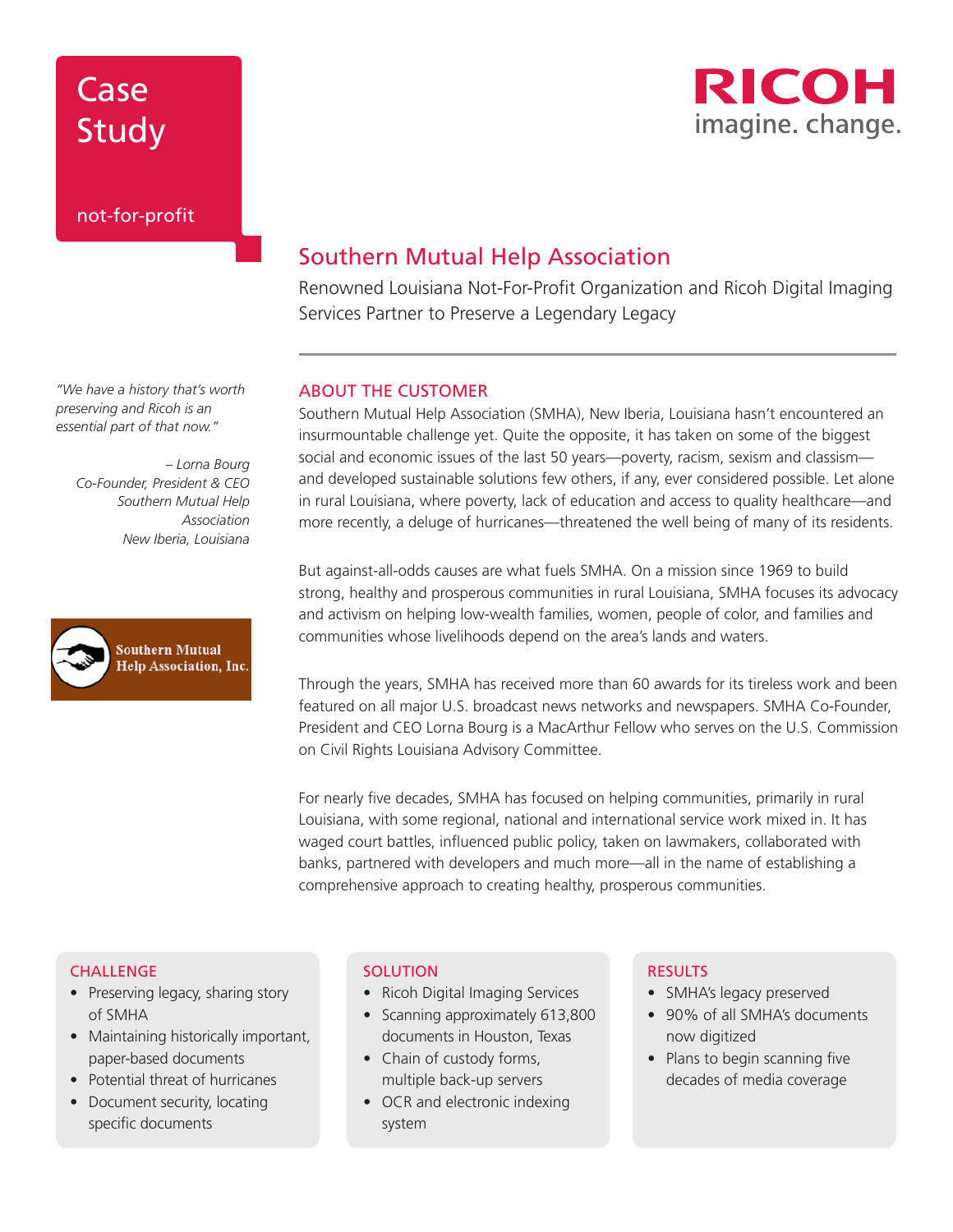### RICOH imagine. change.

# Case Study

In the late 1960s/early 1970s, SMHA established the first medical and dental clinic for sugarcane farm workers that served 10,000 clients its first year and became a model for 150 clinics across Louisiana. The association brought adult education to many workers on still-operational plantations who couldn't read or write. SMHA even exposed and eradicated through the courts a system that had left sugarcane plantation workers perpetually in debt to plantation owners year after year.

"We helped people get running water and sewage and fund home repairs," said Lorna Bourg. "It created a new culture of appreciation and self help."

The association also started the first community development financial institution in rural Louisiana, Southern Mutual Financial Services. Unable to tap into a risk-averse national secondary market to secure the loans closed by Southern Mutual Financial Services, SMHA worked with its local community bank partner, IBERIABANK, to create the first local secondary market of its kind.

When Hurricane Katrina, quickly followed by Hurricane Rita, devastated the homes and livelihoods of residents of the low-lying Louisiana coastal communities in 2005, SMHA was quick on the scene—in many cases the first responders in isolated areas not yet visited by government or national not-for-profit organizations. In addition to raising and deploying more than \$10 million none of it from government sources—and recruiting and coordinating more than 6,000 volunteers, SMHA convinced its local bank partner to increase its secondary market commitment to \$100 million to help meet capital needs to rebuild.

"This is what happens when good people get together," said Lorna Bourg. "We find gaps in economics, social knowledge and institutions—and people of courage who will understand how you create prosperity by getting to know each other and making things happen."

That's just a snapshot of the many accomplishments and historical significance of SMHA. Going forward, SMHA wanted to preserve its legacy and continue to effect change far into the future. However, Lorna Bourg—the sole remaining co-founder of SMHA—worried that every story and triumph detailed in paper-based documents and printed images could one day perish in a hurricane or other catastrophic event. She knew it was time to take action and decided Ricoh Digital Imaging Services was the right partner to bring the SMHA story into the digital age.

> Every SMHA story and triumph is meticulously detailed in paperbased documents and printed images. Going forward, SMHA wanted to preserve its legacy and continue to effect change far into the future.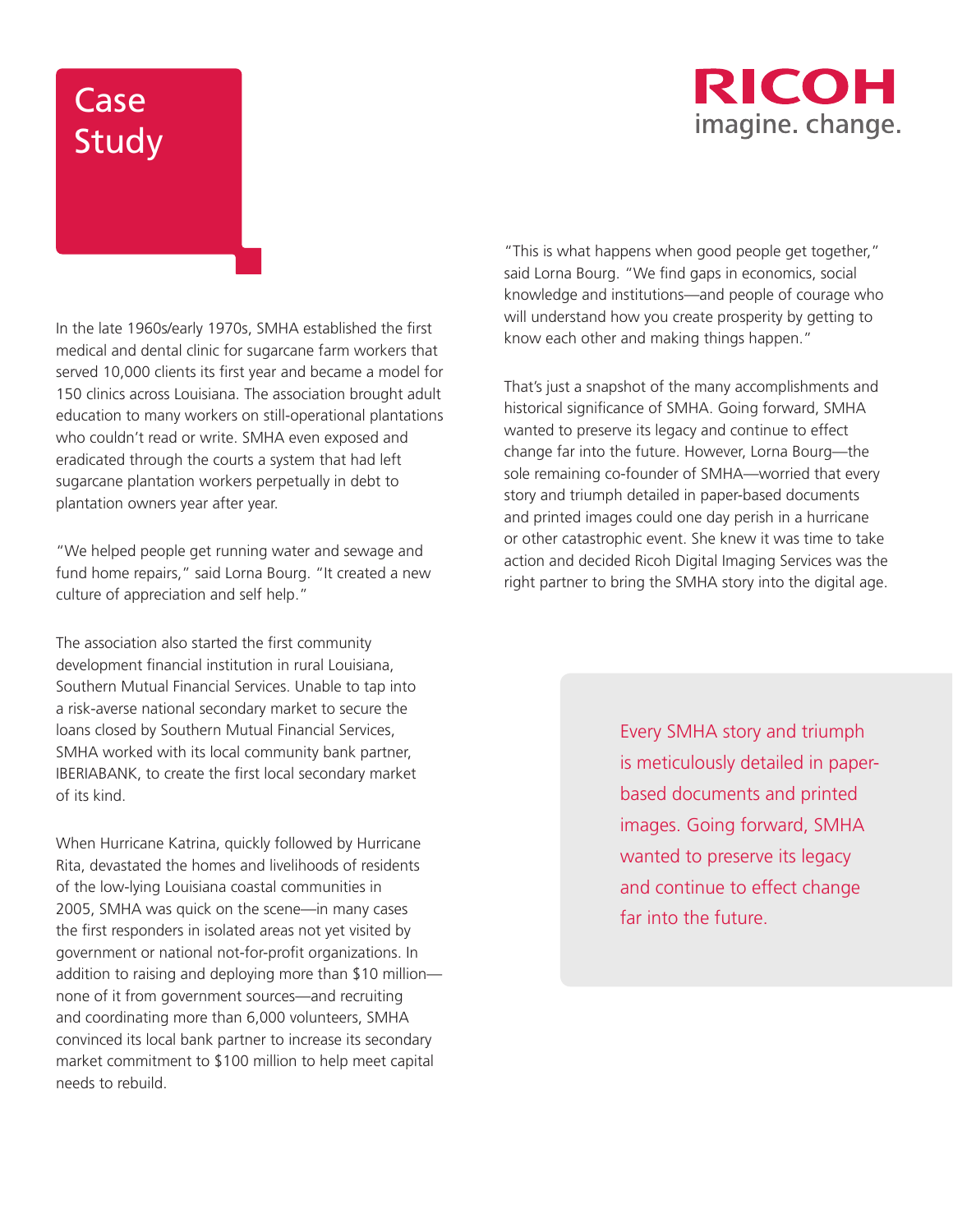

#### **CHALLENGE**

SMHA has maintained its archived, paper-based documents in more than 350 boxes in offsite storage for years. These boxes contained nearly 50 years of historical documents—letters, case studies, lawsuits, Congressional hearing transcripts, and the like. With even the threat of a tropical storm or hurricane, SMHA team members would load all the boxes full of documents in rented vans and head north to make sure they remained intact. But these preventative measures had grown tiresome and certainly weren't failsafe.

"Our biggest concern was how to get this story told. The story of two women and one man who started SMHA to deal with the systemic causes of poverty and create healthy, prosperous rural communities," said Lorna Bourg. "We knew that, unless we are bold enough to tell this story, it would disappear."

Lorna Bourg had her sights set on providing SMHA's collection of documents to an institute dedicated to educating undergraduate women for leadership in the 21st century. However, Lorna Bourg didn't want to hand over paper-based document originals that could be lost or destroyed. She wanted to provide SMHA's history in digital form.

With even the threat of a tropical storm or hurricane, SMHA team members would load all the boxes full of documents in rented vans and head north to make sure they remained intact.

"As I leave this for the next generation of leaders, I wanted to have everything cleaned up and digitized," Lorna Bourg said. "There are a lot of well-recognized people in our documents—judges, politicians, authors and many others who have helped us through the years. Together, we've accomplished some landmark stuff in this country and the Deep South. That needs to be preserved."

SMHA's biggest concern with making the move from paper to digital was ensuring the security of the documents and having a way to index and easily retrieve the electronic files. Cost was also a concern, but Lorna Bourg enlisted her typical fortitude to raise the money to hire a consultant that could provide guidance on the project and a partner to handle all the document digitization.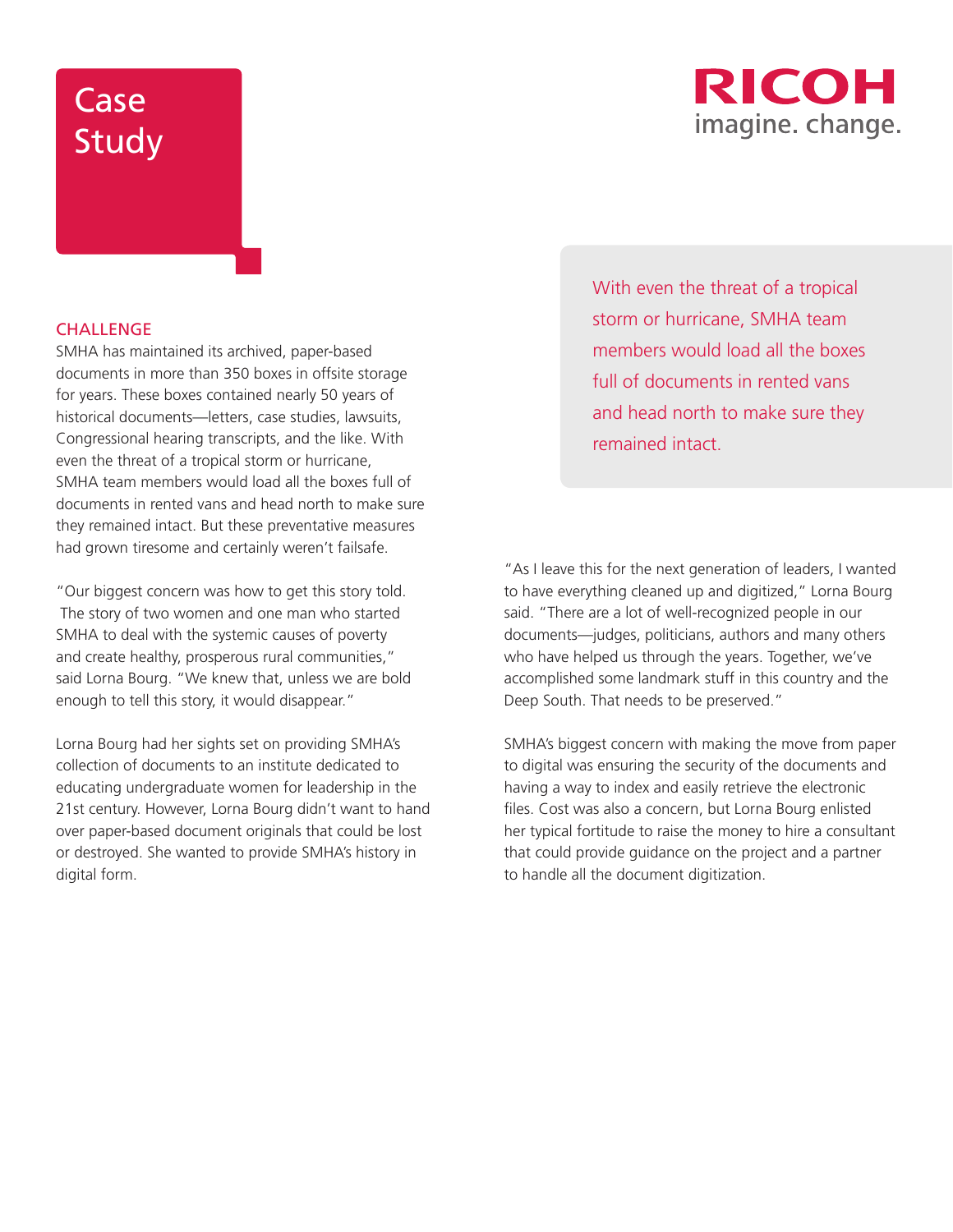### **RICOH** imagine. change.

### **SOLUTION**

Lorna Bourg initially considered purchasing scanners and digitizing all of the documents in-house. But, ultimately, she decided SMHA needed a process and an experienced partner that would handle and scan their documents with meticulous care.

Lorna Bourg sought the help of longtime colleague and friend, Jacklyn Ducote, a public affairs and research consultant with a master's degree in Library Science, and a 2009 inductee into the Louisiana State University Journalism School Hall of Fame. Jacklyn Ducote began with an internet search for a digitizing expert and responded to a questionnaire from Ricoh. This later led to a meeting between a Ricoh account rep and Jacklyn Ducote. Liking what she heard about Ricoh Digital Imaging Services, Jacklyn Ducote then initiated a meeting with Lorna Bourg at SMHA's office in New Iberia.

"We met with the Ricoh people and they really listened. They understood how to talk to women leaders," Lorna Bourg said.

SMHA quickly signed on with Ricoh Digital Imaging Services and the scanning began. Ricoh agreed to scan the documents in batches, taking 40 boxes at a time to its Houston, Texas, scanning facility and returning the boxes to

"We met with the Ricoh people and they really listened. They understood how to talk to women leaders."

New Iberia to pick up the next batch. A DVD accompanies each delivery of scanned documents. As batch scans are completed, Ricoh is building an external hard drive that will eventually replace all the individual DVDs.

"We were concerned about Ricoh taking our documents to their New Orleans facility, due to the potential for hurricanes. They were very accommodating and willing to perform the work in Houston for us," said Lorna Bourg.

With more than 25 years of document processing center expertise, Ricoh Digital Imaging Services has approximately 40 established imaging centers across the U.S. The centers operate 24/7, providing both backfile conversion and day-forward scanning services. When hard-copy documents arrive at a Ricoh Digital Imaging Services center, they are put through a variety of sequential processes: document preparation, scanning and quality control, reassembly, indexing and delivery.

To help ensure the security of SMHA's documents, chain of custody forms were attached to all the deliveries. SMHA was also concerned about the security of Cloud-based storage, so Ricoh recommended an external hard drive and back-up on multiple Ricoh servers.

After scanning each document, Ricoh Digital Imaging Services created a text searchable layer (OCR) to facilitate an easy word search and document retrieval. In addition, SMHA provided searchable spreadsheets listing and describing each file in each box in detail, and Ricoh added hyperlinks to the digitized files to simplify document location.

"As we go along, we might find that we have so many files, our indexing system might be too slow. But Ricoh always works with us and shares information to help us improve," said Jacklyn Ducote.